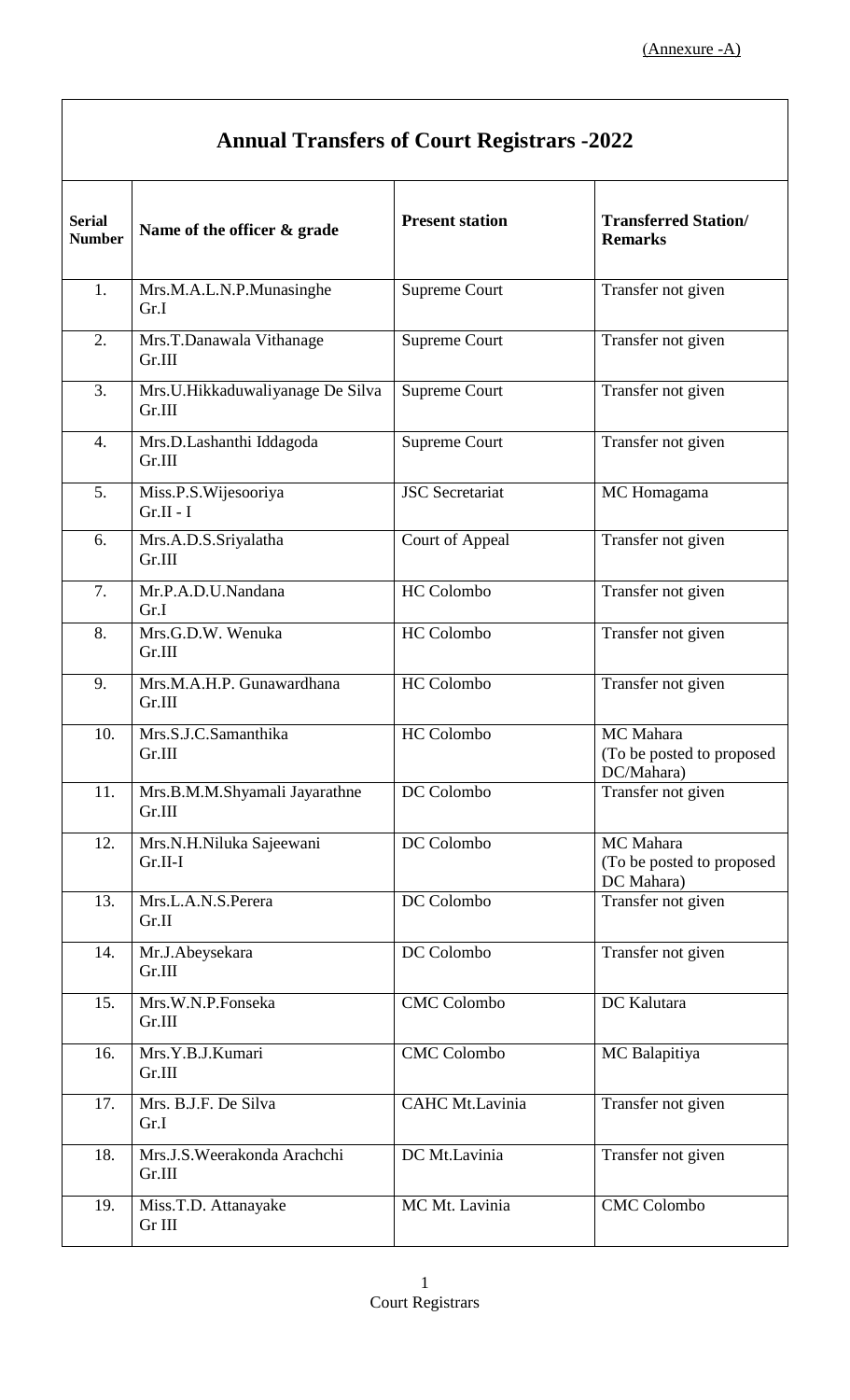| 20. | Mrs.D.T.M.De Alwis<br>Gr.III                 | MC Maligakanda        | <b>CMC Colombo</b>                                              |
|-----|----------------------------------------------|-----------------------|-----------------------------------------------------------------|
| 21. | Mrs.U.P.D.S.Wijayasinghe<br>Gr.III           | MC Maligakanda        | Transfer not given                                              |
| 22. | Miss.S.H.P.Darshani<br>Gr.III                | Juv.MC Battaramulla   | Transfer not given                                              |
| 23. | Mrs.M.K.Hiranthika<br>$Gr.II-I$              | HC Kalutara           | Transfer not given                                              |
| 24. | Mrs.R.A.M.Prasadini<br>Gr.III                | MC Kalutara           | Transfer not given                                              |
| 25. | Mr.G.G.Ajith Kumarasiri<br>Gr.III            | <b>DC/MC</b> Moratuwa | Transfer not given                                              |
| 26. | Mrs.U.G.M.Renuka<br>$Gr.II - I$              | <b>MC</b> Panadura    | Transfer not given                                              |
| 27. | Miss.U.H.I. Madhuroshani<br>Gr.III           | <b>MC</b> Panadura    | Transfer not given                                              |
| 28. | Mr.R.M.S.T.K.Ratnayake<br>Gr.I (IT)          | HC Gampaha            | HC Colombo                                                      |
| 29. | Mrs. M.H.K.S. Thisera<br>Gr.III              | HC Gampaha            | MC Maligakanda                                                  |
| 30. | Mr. P.P.L. Karunaratna<br>Gr.III             | DC/MC Attanagalla     | DC/MC Warakapola                                                |
| 31. | Mrs.W.P.G.D. Wickramapathirana<br>$Gr.II-II$ | DC/MC Pugoda          | Transfer not given                                              |
| 32. | Miss.D.N. Jayaneththi<br>Gr.III              | DC/MC Pugoda          | Transfer not given                                              |
| 33. | Mrs.S.P.R.S.Sooriyapatabendi<br>Gr.III       | MC Negombo            | Transfer not given                                              |
| 34. | Mrs.J.A.N.Gayani Jayasinghe<br>Gr.III        | MC Avissawella        | Transfer not given                                              |
| 35. | Mrs.P.A.Gayani Poornima<br>Gr.III            | DC Homagama           | Transfer not given                                              |
| 36. | Mrs.C.E.Siriwardhane<br>Gr.III               | DC Kaduwela           | MC Mt.Lavinia<br>(Transfer is deferred until<br>further notice) |
| 37. | Mr.S.A Samantha<br>Gr.III                    | MC Balapitiya         | Transfer not given                                              |
| 38. | Mrs.W.G.I.Fernando<br>Gr.III                 | MC Balapitiya         | MC Elpitiya                                                     |
| 39. | Mr.D.S.Wanniarachchi<br>Gr.I                 | <b>CAHC</b> Galle     | Transfer not given                                              |
| 40. | Mrs. L.S.K. Edirisooriya<br>Gr III           | MC Galle              | Transfer not given                                              |
| 41. | Mrs.M.M.U. Tharangani<br>Gr.III              | DC Elpitiya           | Transfer not given                                              |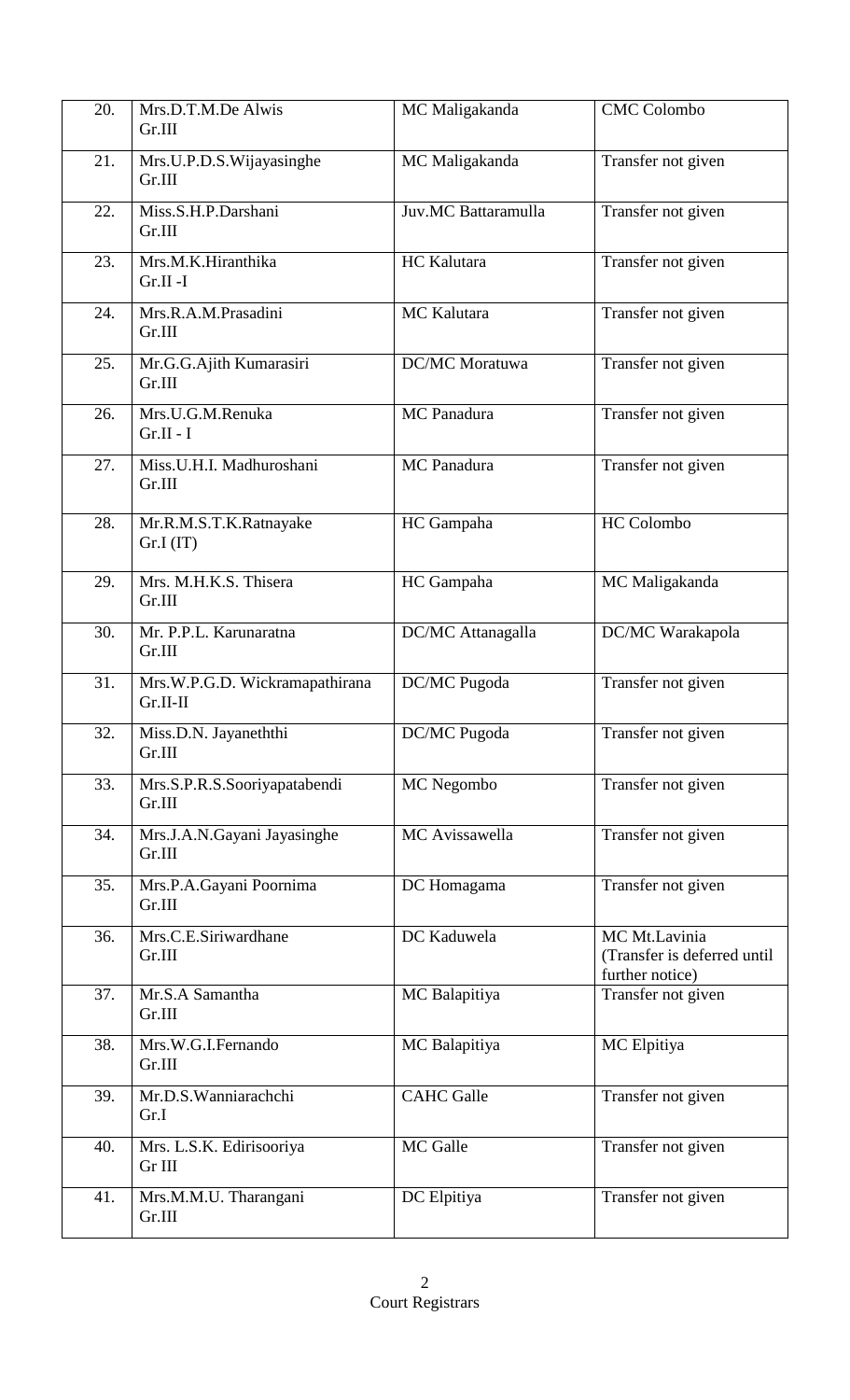| 42.               | Mrs. K.A.G.I. Udayani                | MC/Elpitiya          | <b>CAHC</b> Galle                                                    |
|-------------------|--------------------------------------|----------------------|----------------------------------------------------------------------|
|                   | Gr III                               |                      |                                                                      |
| 43.               | Mrs.C.K.Mudalige<br>Gr.I             | HC Matara            | Transfer not given                                                   |
| 44.               | Mrs.A.W. Padmini<br>Gr.II            | MC Matara            | Transfer not given                                                   |
| 45.               | Mrs.C.R.Wickramatunga<br>Gr.II       | MC Deiyandara        | Transfer not given                                                   |
| 46.               | Mrs.A.L.N.R.De Silva<br>Gr.III       | MC Deiyandara        | Transfer not given                                                   |
| 47.               | Mr.G.S. Rajapaksha<br>Gr.III         | DC/MC Tissamaharama  | Transfer not given                                                   |
| 48.               | Mr.J.L.A.P.Dhammika<br>$Gr.II-I$     | <b>CAHC Tangalle</b> | Transfer not given                                                   |
| 49.               | Mrs.G. Amarawathi<br>Gr. I           | <b>HC</b> Tangalle   | Transfer not given                                                   |
| 50.               | Mr.R.Sandaruwan Gurugamage<br>Gr.III | <b>HC</b> Tangalle   | Transfer not given                                                   |
| 51.               | Mrs.R.Malani<br>Gr.II-II             | HC Hambantota        | <b>HC</b> Tangalle<br>(Transfer is deferred until<br>further notice) |
| $\overline{52}$ . | Mr.S. Mathangadeera<br>Gr.II         | MC Angunukolapelessa | Transfer not given                                                   |
| 53.               | Mrs.W.M.D.K. Wijekoon<br>Gr.Ii-II    | DC Nuwara Eliya      | Transfer not given                                                   |
| 54.               | Mr.R.E.S. Ranasinghe<br>Gr.III       | MC Nuwara Eliya      | Transfer not given                                                   |
| 55.               | Mrs.R.A.T.M.Rupasinghe<br>Gr.III     | DC/MC Gampola        | Transfer not given                                                   |
| 56.               | Mrs.M.Sithara Chamani<br>Gr.III      | DC/MC Nawalapitiya   | Transfer not given                                                   |
| 57.               | Mrs.G.M.D.K.Udugama<br>Gr.II-II      | MC Galagedara        | Transfer not given                                                   |
| 58.               | Mrs.D.D.Y.N.Munasinghe<br>Gr.III     | MC Ratnapura         | Transfer not given                                                   |
| 59.               | Mr.R.M.U.K.S.Rathnayake<br>Gr.III    | HC Embilipitiya      | Transfer not given                                                   |
| 60.               | Mrs.G.A.T.P.Gunarathne<br>$Gr.II-I$  | DC Embilipitiya      | DC/MC Balangoda<br>(Transfer is deferred until<br>further notice)    |
| 61.               | Mrs.D.M.S.P.Dissanayake<br>Gr.I      | DC Kegalle           | Transfer not given                                                   |
| 62.               | Mrs.D.M.T.P. Dissanayake<br>Gr.III   | DC/MC Warakapola     | Transfer not given                                                   |
| 63.               | Mrs.S.D.S.Jayarathne<br>Gr.III       | MC Kurunegala        | DC Kuliyapitiya                                                      |
| 64.               | Mrs.M.A.Lasantha Kumari<br>Gr.III    | DC Kuliyapitiya      | MC Hettipola                                                         |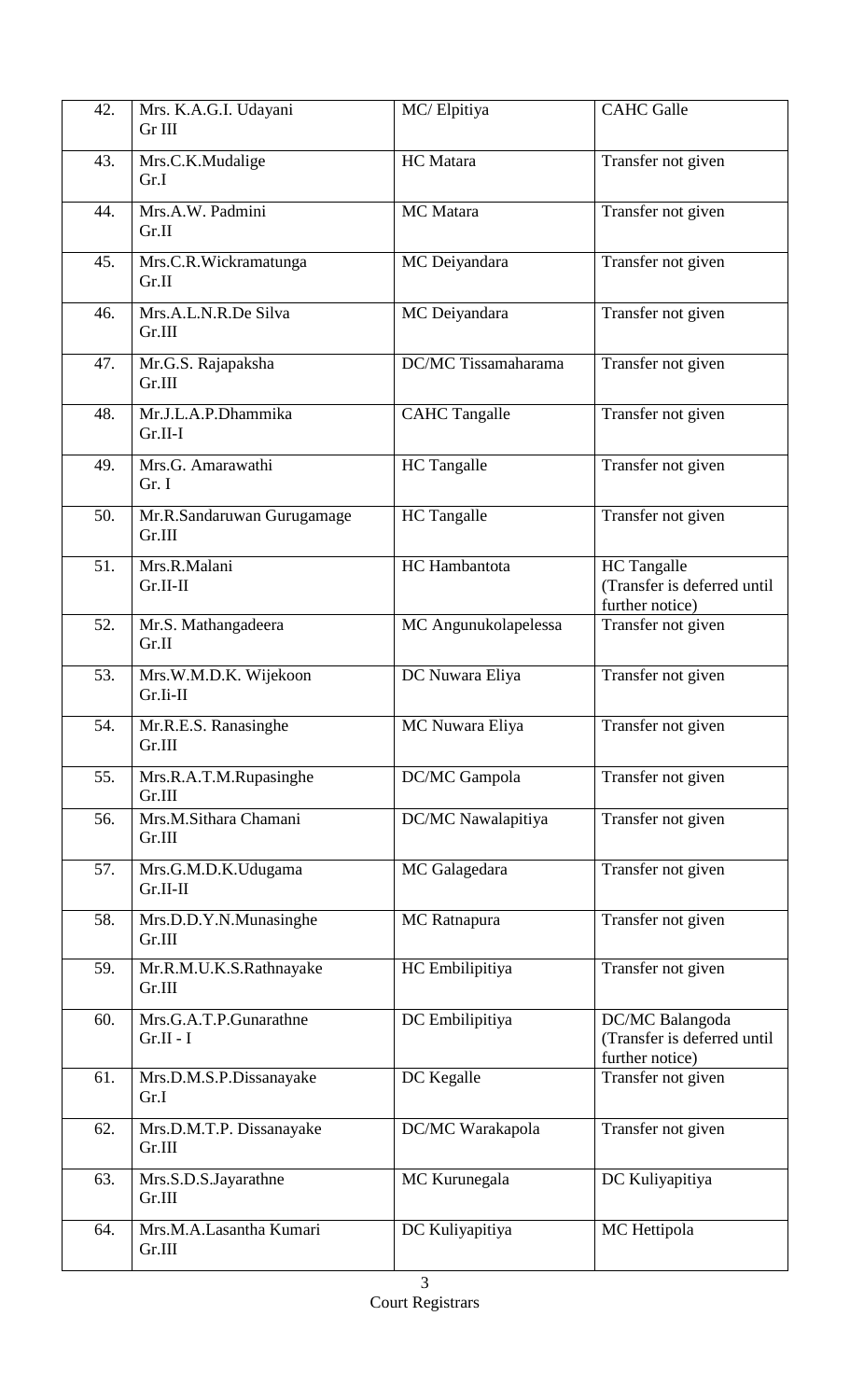| 65. | Mrs.H.G.B.D.P. Sirisena<br>Gr.III       | MC Kuliyapitiya         | MC Kurunegala                                                     |
|-----|-----------------------------------------|-------------------------|-------------------------------------------------------------------|
| 66. | Mrs.P Rathnayake<br>Gr III              | DC/MC Galgamuwa         | MC Rambadagalla                                                   |
| 67. | Mrs.E.M. Podimanike<br>Gr III           | MC Rambadagalla         | DC Kurunegala                                                     |
| 68. | Mrs.E.A.S.K. Edirisinghe<br>Gr II-II    | DC/MC Nikaweratiya      | MC Kuliyapitiya<br>(Transfer is deferred until<br>further notice) |
| 69. | Mrs.W.P.M. Yasanthi<br>Gr.III           | <b>HC Chilaw</b>        | Transfer not given                                                |
| 70. | Mr.U.D.Kapila Ranasinghe<br>$Gr.II -II$ | <b>HC Chilaw</b>        | MC Galgamuwa                                                      |
| 71. | Mr.K.M.R.P. Wijesinghe<br>Gr.III        | <b>HC</b> Puttalam      | Transfer not given                                                |
| 72. | Mrs W.M.G.N. Weerakoon<br>Gr.III        | <b>HC</b> Puttalam      | Transfer not given                                                |
| 73. | Mr.Y.M.I.P. Yaparathna<br>Gr.III        | <b>DC/MC Puttlam</b>    | Transfer not given                                                |
| 74. | Mrs. J.A.M.S. Abeywardhana<br>Gr.III    | <b>DC/MC Puttlam</b>    | Transfer not given                                                |
| 75. | Mr.R.M.U.K. Rathnayaka<br>Gr.III        | MC Anamaduwa            | Transfer not given                                                |
| 76. | Mrs.G.M.C.Gajanayake<br>Gr.III          | DC/MC Kebitigollewa     | (To be posted to proposed<br>MC Medawachchiya)                    |
| 77. | Mrs.H.M.A. Priyadarshani<br>Gr.II-II    | <b>CAHC Badulla</b>     | Transfer not given                                                |
| 78. | Mrs.D.M.S. Dissanayake<br>Gr.III        | DC Badulla              | Transfer not given                                                |
| 79. | Mrs.P.G.S.D.Priyadharshana<br>Gr.III    | DC/MC Mahiyangana       | Transfer not given                                                |
| 80. | Mr.K.A.R.Pushpakumara<br>Gr.III         | MC Siyambalanduwa       | Transfer not given                                                |
| 81. | Mrs.R.M. Ariyawathi<br>Gr III           | DC/MC Ampara            | MC Sammanthurai                                                   |
| 82. | Mr.U.S. Samaranayake<br>Gr.III          | MC Dehiatthakandiya     | Transfer not given                                                |
| 83. | Mrs.M.L.F.Sareema<br>Gr.III             | DC Kalmunai             | MC Akkaraipattu                                                   |
| 84. | Mrs.R.Arivini<br>Gr.III                 | MC Kalmunai             | Transfer not given                                                |
| 85. | Mr.S.Srikaran<br>Gr.III                 | MC Sammanthurai         | CAHC Jaffna                                                       |
| 86. | Ms.N.E.Sumanthiran<br>Gr.III            | <b>CAHC Trincomalee</b> | Transfer not given                                                |